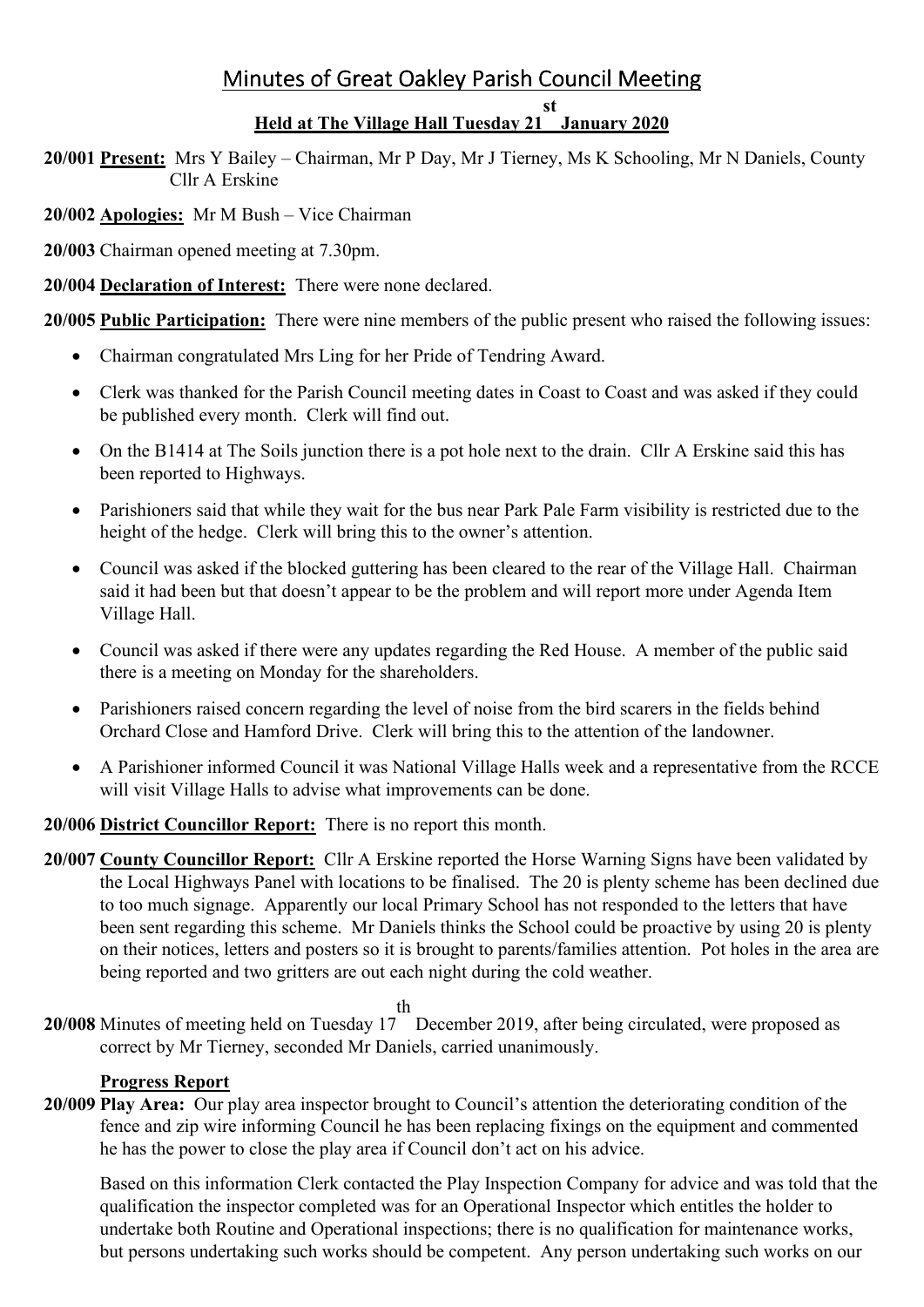behalf should have adequate levels of professional indemnity and public liability insurance for the works they undertake. This person has no right to close a playground, they can only advise and the owner has the ultimate responsibility for the safe operation of the area and on whether it would need to be closed or not.

 Clerk contacted our play area inspector to report the last inspection sheet was provided to Council in June 2019 so have been unaware of any maintenance issues. Clerk will contact the inspector requesting the inspection forms to date and will contact a maintenance company for further advice regarding the zip wire.

- **20/010 Planning:** Council received news the B1414 Development Site was up for sale so expressed a wish for the head of planning at Tendring District Council attend a Parish Council meeting. Clerk has sent an invitation to Catherine Bicknell at TDC and will follow up before the next meeting.
- **20/011 Recreation Field Hedge:** After receiving a response to Council's letter Council were not satisfied that the points raised were addressed so Council agreed to write back to the resident which has been done with no response to date.
- **20/012 Village Hall Tables:** Councillors agreed more space is needed in the Village Hall storage cupboard so agreed to find out who owns the table tennis table and agreed to dispose of the older style wooden tables. Clerk contacted the Caretaker who found out who the table tennis table belongs to and said it will be removed from the hall. A parishioner may be able to use the old tables but if not they can be used for firewood.

A Parishioner asked for more new tables, maybe some smaller ones. Chairman said Council will review the finances and plans for refurbishment.

- **20/013 Village Hall Waste:** Changes were made to the waste collections which meant the Village Hall Waste was not being collected. After looking into several options Clerk suggested purchasing some commercial waste bags at a cost of £60 for 25 to dispose of the accumulated waste. This was agreed by Council. Clerk will investigate other disposal options searching for companies who hire out large commercial bins. Chairman suggested Village Hall users take their rubbish home with them where possible.
- **20/014 Precept:** Councillors requested account spreadsheet to be circulated via email. These were sent to all Councillors who all agreed on the amount of £22,175, an increase of just below 2% to cover inflation. Proposed Mr Tierney, seconded Mr Daniels, carried unanimously.
- **20/015 Play Area Fencing:** Council's application to Tendring District Council for Section 106 money for the replacement of the play area fencing was accepted with work being completed in December 2019.
- **20/016 Vacancies:** Council have three vacancies on the Parish Council. Clerk has sent a notice to be published in Coast to Coast.
- **20/017 Code of Conduct Training:** Clerk previously advised all Councillors of Code of Conduct Training at

Tendring District Council. Chairman and Ms Schooling expressed a wish to attend on 4 th February. Clerk has advised TDC.

- **20/018 Christmas Tree:** Councillors thanked Mr Daniels for organising the Christmas Tree by the war memorial. Parishioners donated decorations which Chairman thanked them for, with them being stored at the Village Hall for future use. Council agreed to a tree again this year, proposed Mr Daniels, seconded Ms Schooling, carried unanimously. All agreed to discuss in September.
- **20/019 AGM:** Mr Tierney has suggested moving the AGM to July. Clerk will find out.
- **20/020 VE Day Celebrations:** With VE Day Celebrations fast approaching Chairman suggests coordinating with the Maybush, School, Church etc. Ms Schooling said there will be an exhibition in the Maybush. Mr Daniels offered to produce a letter to hall user groups and to put in Coast to Coast.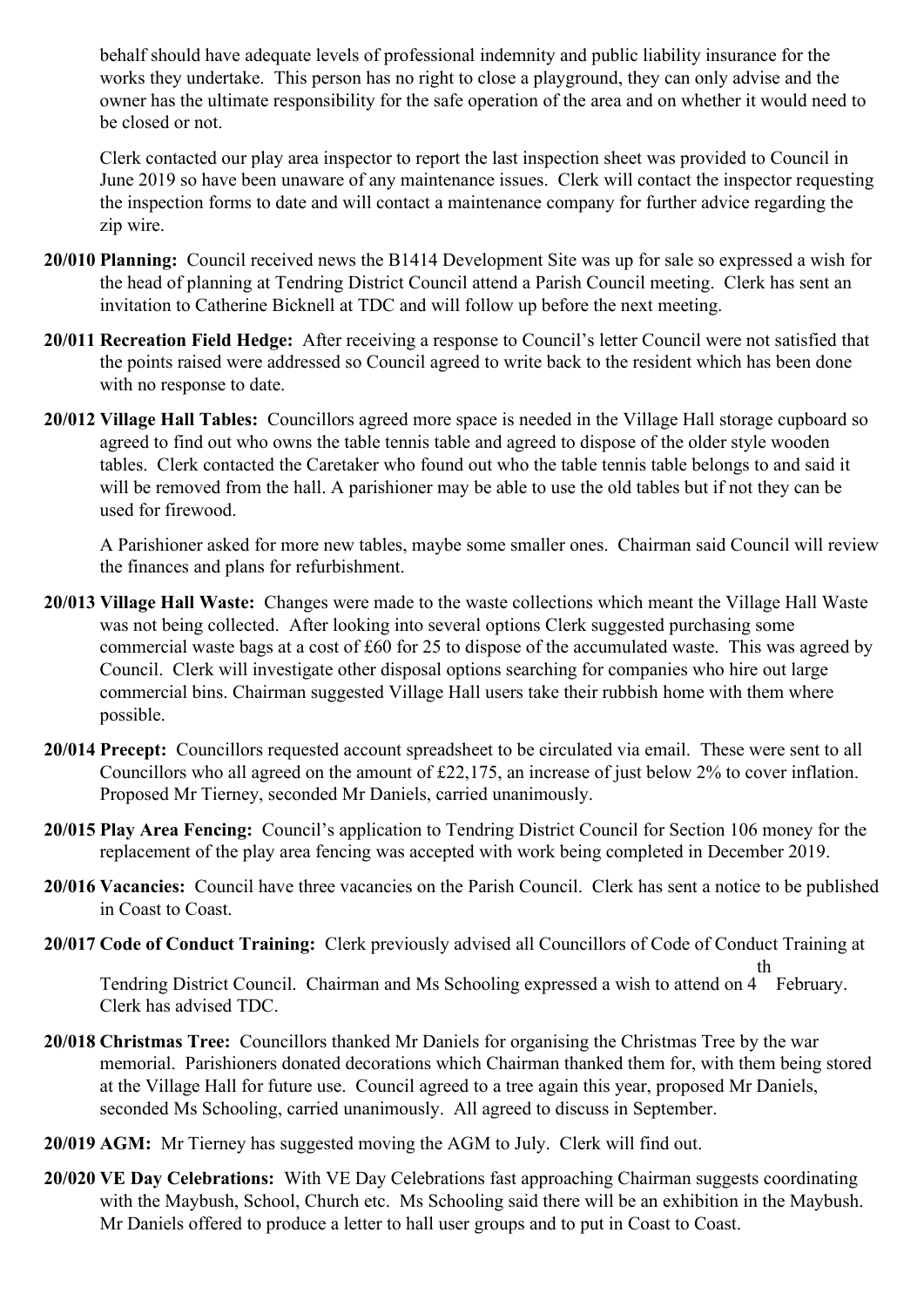- **20/021 Highways:** Mr Tierney reported the Red Barn Lane Road Closure was carried out with a diversion in place, although an unsuitable one. He believes the work was carried out quickly to keep the road open as much as possible.
- **20/022 Burial Ground:** Council previously sent a family a letter advising them the slabs would be removed from their families graves due to not having the relevant permission and Council do not allow kerbs or other stones on graves. Council received no response so authorised the contractor to carry out the work. Upon completion the family made contact with the Clerk and were invited to put their grievances in writing to Council which they have now done. Council were presented with these grievances.

At the last meeting Clerk was trying to find out contact details of another family who had installed a granite slab on their family grave without the relevant permission. Upon having this information Clerk contacted the family advising them the granite would have to be removed. Chairman and Clerk met with the family to discuss this in further detail. This family have since written to Council to request retrospective permission for the granite to be lowered to sit level to the existing ground level.

 Clerk advised Council where they stand legally, however Councillors requested the EALC is contacted for further advice and Chairman will write to both parties deferring the decision pending this advice.

- **20/023 Public Rights of Way:** There is nothing to report.
- **20/024 Village Hall:** Chairman met with a contractor to discuss a quote for refurbishment with the priority being the kitchen, back door and more storage space. Caretaker has requested the toilet cisterns need updating. The gutters which were recently cleared were looked at to establish if the problem of water leaking into the kitchen and storerooms have been solved. It appears the wood under the guttering has rotted so the problem has not been fixed.

The contractor is going to speak to the fire inspection people to check the fire regulation requirements.

- **20/025 TDALC Report:** The next meeting is on Wednesday 22 nd January 2020 with Local Highways Panel, Illegal Encampments, Suicide in Men and Highways being on the Agenda.
- **20/026 Carbon Reduction:** Essex County Council has an independent Party to tackle climate change and reduce emissions. Tree week is in November with 50,000 trees identified for land owned by ECC.

#### **20/027 Planning:**

 Application No: 19/01919/FUL Proposal: Proposed single storey rear and side extension Location: Brenala Sparrows Corner Great Oakley Harwich Great Oakley Parish Council had no objections regarding this application.

### **20/028 Accounts for Payment:**

| <b>Parish Council Income</b><br><b>Tendring District Council</b> | 106 funds for fencing           |        | £6,350.00    |
|------------------------------------------------------------------|---------------------------------|--------|--------------|
| <b>Parish Council Expenditure</b>                                |                                 |        |              |
| A & J Lighting Solutions                                         | <b>Street Light Repairs</b>     | 722610 | £ 248.04     |
| Society of Local Council Clerks                                  | Membership                      | 722611 | 92.00<br>£   |
| $E$ -On                                                          | <b>Street Lighting</b>          | D/D    | 172.47<br>£. |
| A & J Lighting Solutions                                         | <b>Street Light Maintenance</b> | 722612 | 47.82<br>£   |
| Miss J Bootyman                                                  | Wages                           | 722613 | 269.02<br>£  |
| Little Oakley Parish Council                                     | Litter Picking Equipment        | 722614 | 100.00<br>£  |
| Playquip                                                         | Play Area Repairs               | 722615 | 698.40<br>£  |
| <b>Great Oaktree Land Services</b>                               | <b>Remove Paving Slabs</b>      | 722616 | 80.00<br>£   |
| <b>Great Oaktree Land Services</b>                               | Play Area Fencing Labour        | 722617 | £1,150.00    |
| <b>Great Oaktree Land Services</b>                               | Rec Field Hedge Cutting         | 722618 | £ $600.00$   |
| <b>TOTAL</b>                                                     |                                 |        | £3,457.75    |
|                                                                  |                                 |        |              |